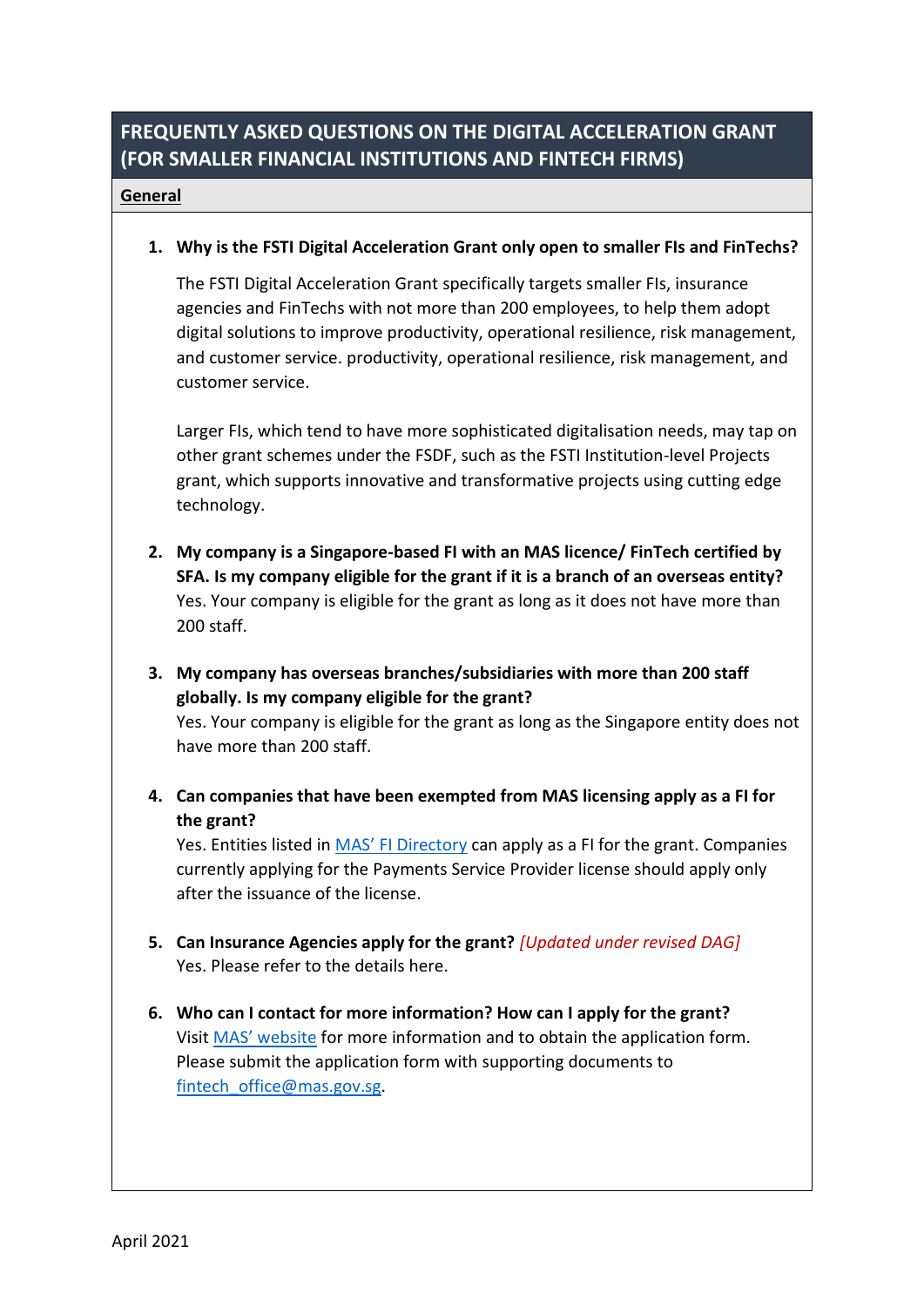#### **[For FinTech Companies]**

- **7. How can I apply for SFA certification?** Please visit SFA's website at [https://singaporefintech.org/fintech-certification.](https://singaporefintech.org/fintech-certification)
- **8. Does my company need to have minimum 30% Singaporean ownership to qualify for the grant?**

No.

**9. My company is incorporated on 1 Feb 2020. When is my company eligible for the grant?**

Firms must be incorporated prior to 1 Jan 2020, or for at least 6 months before time of application for firms incorporated on or after 1 Jan 2020 to be eligible for the grant.

#### **Application Form**

### **10. What should my Project Title be?**

Your Project Title should refer to the solution or type of solution you are implementing in your organisation.

#### **11. What does Funding Period mean?**

The Funding Period is the time frame for which you wish to receive co-funding for the cost of the solutions. The costs should be fully paid for the whole duration of the Funding Period. For example, if you wish to submit a claim for a solution that you purchased in January 2021, you will have to use it for at least 6 months or a maximum of 1 year. If you wish to claim for 8 months, you should submit the application form in August 2021 with the Funding Period as January 2021 – August 2021.

### **12. Can I have more than 1 solution in each application form?**

Yes, you may include more than 1 solution in each application form as long as they have the same Funding Period.

- **13. Do you accept e-signature for the grant application?** Yes.
- **14. Can I submit invoices where they are billed to employees of the firm or the group company?** *[Updated under revised DAG]*

No. Invoices must be billed to company as named in Part 1 of the application form. We do not accept intra-company billing from related entities or invoices billed to an employee.

**15. I have misplaced the invoices. Can I submit the company's credit card bill as proof of purchase?** 

No. Only invoices will be accepted as supporting documents.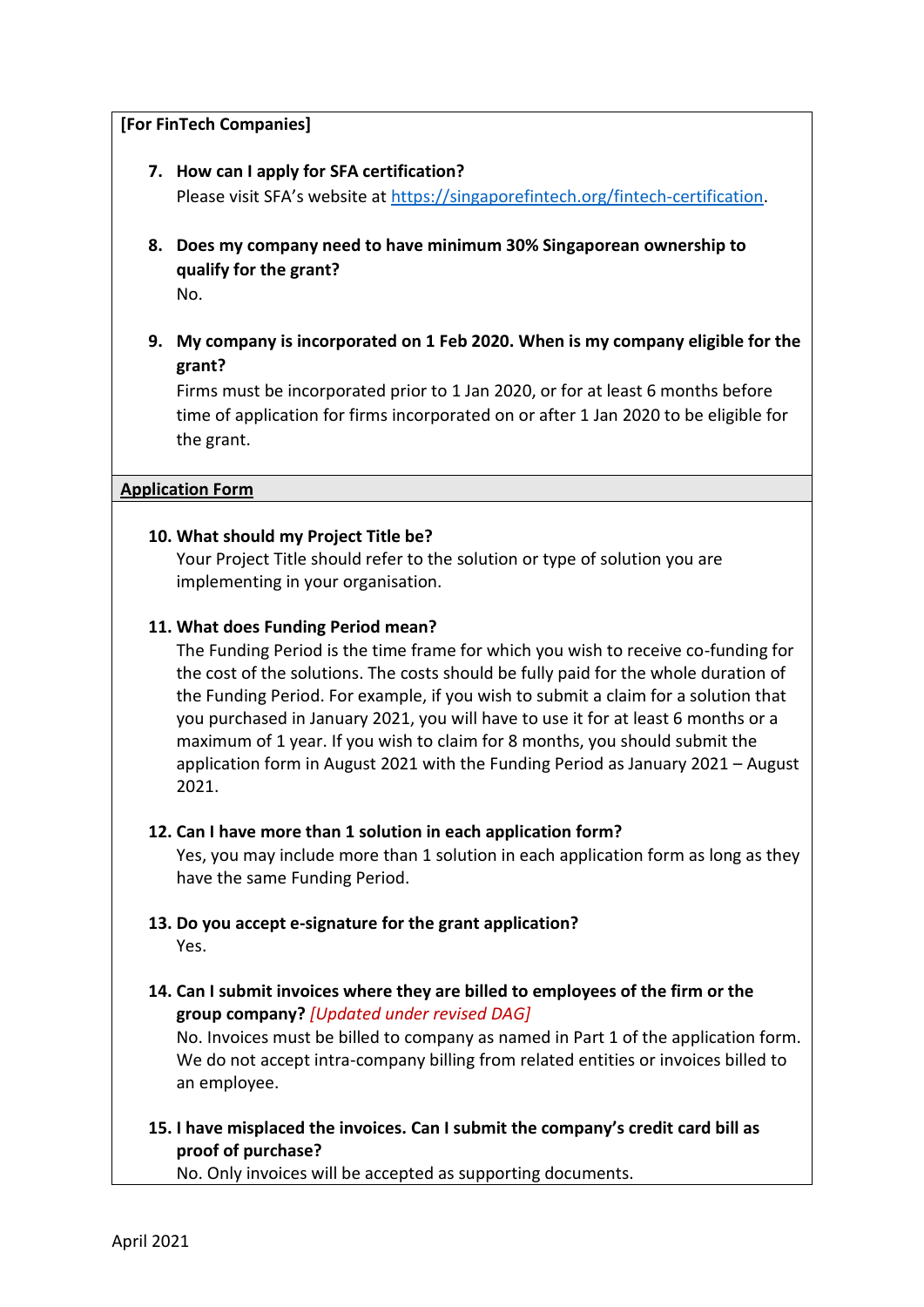#### **16. Is there a deadline for submitting the application form?**

Yes. You must submit the application form by 31 December 2021, or within 3 months from the date of the last expense. The digital solutions must also have been deployed and used for 6 consecutive months at the point of application.

This effectively means that projects started on 2 July 2021 will not be accepted for DAG co-funding, as your application would fall short of the minimum 6 consecutive months requirement before the 31 December 2021 deadline.

#### **Institution Project Track**

## **17. Is there a list of pre-approved solutions for reference?** *[Updated under revised DAG]*

Yes, please refer to our General Solutions List. If your intended solutions can be found in this list, please submit your application using the *Institution Project – General Solutions* application form.

## **18. Can I still apply for DAG for solutions not found in the General Solutions List?**  *[Updated under revised DAG]*

Applicants should submit a proposal and description of the intended solution to fintech office@mas.gov.sg for an in-principle approval (IPA). MAS will then assess the eligibility of the digital solution and inform you of the decision.

Once you have received an IPA, please use the solution for at least 6 months and submit the *Institution Project – [Non-General Solutions](https://www.mas.gov.sg/development/fintech/digital-acceleration-grant) application form* to fintech office@mas.gov.sg at the end of the 6-month period. The application form must be submitted by 31 December 2021. The application form must be submitted by 31 December 2021.

### **19. What should I send in to request for an In-Principle Approval?**

To seek an In-Principle Approval (IPA), applicants should submit the name of the solution, a proposal outlining the description of the project/ solution, benefits of implementing the project/ solution, components within the project/ solution and the cost of each component. These should be presented either in PowerPoint or PDF format.

**20. I represent a service provider. How can I request to include my solution in the General Solutions List?** *[Updated under revised DAG]* All solutions found in the General Solutions list are solutions that have been approved more than 2 times since the launch of the Digital Acceleration Grant. This list will be updated regularly. There are no other methods to include your solution in the General Solutions list.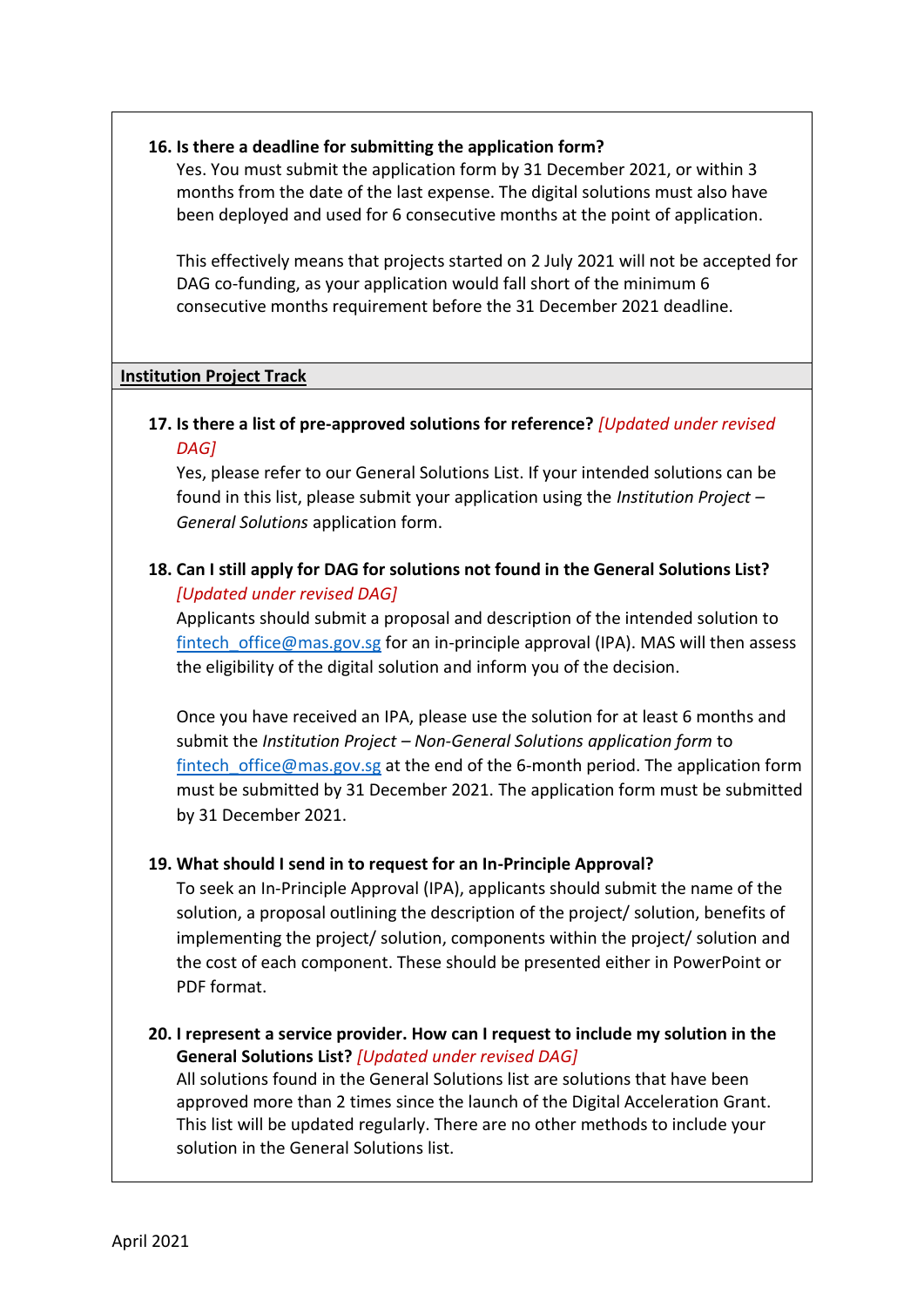#### **21. When can I submit my application?** *[Updated under revised DAG]*

You can submit your application any time **after** your qualifying digital solution has been deployed and used for at least 6 months in Singapore at the time of application.

We will only support the claims according to the invoices submitted at the point of application. For example, if you submit invoices showing 8 months of usage, we will only co-fund for the 8 months of usage.

## **22. What if I am expecting to use a qualifying digital solution for more than 6 months?** *[Updated under revised DAG]*

We recommend that you submit the application after your last expense or after 12 months of usage.

All applications must be submitted within 3 months of the last expense incurred or by 31 December 2021, whichever is earlier.

**23. Can I claim for purchases/ongoing subscriptions made before the announcement of the grant?** *[Updated under revised DAG]*

Yes, if you are a MAS-licensed smaller FI or SFA FinTech-certified company, you may claim for qualifying expenses incurred from 1 February 2020.

However, please note that all applications must be submitted within 3 months of the last expense incurred or by 31 December 2021, whichever is earlier.

**24. Can I claim for ongoing projects that have started before 1 February 2020 but is still ongoing?** *[Updated under revised DAG]*

Yes. You can claim for projects that have started earlier, but you can only claim for costs incurred from 1 February 2020 onwards.

All applications must be submitted within 3 months of the last expense incurred or by 31 December 2021, whichever is earlier.

- **25. Can I claim for hardware that supports alternative working arrangements purchased prior to the announcement of DAG 2.0?** *[Updated under revised DAG]* No. Applications received on or after 30 April 2021 will be processed according to the updated DAG 2.0 parameters.
- **26. For qualifying solutions, would the 6 months minimum deployment and usage in Singapore begin from the date I start using the solution? For example, if I had started adopting the solution on 1 December 2019, do I only need to use it until 1 June 2020?** *[Updated under revised DAG]*

The 6 months deployment must fall within the funding period. For example, if you started using a solution on 1 December 2019, you will need to use the solution for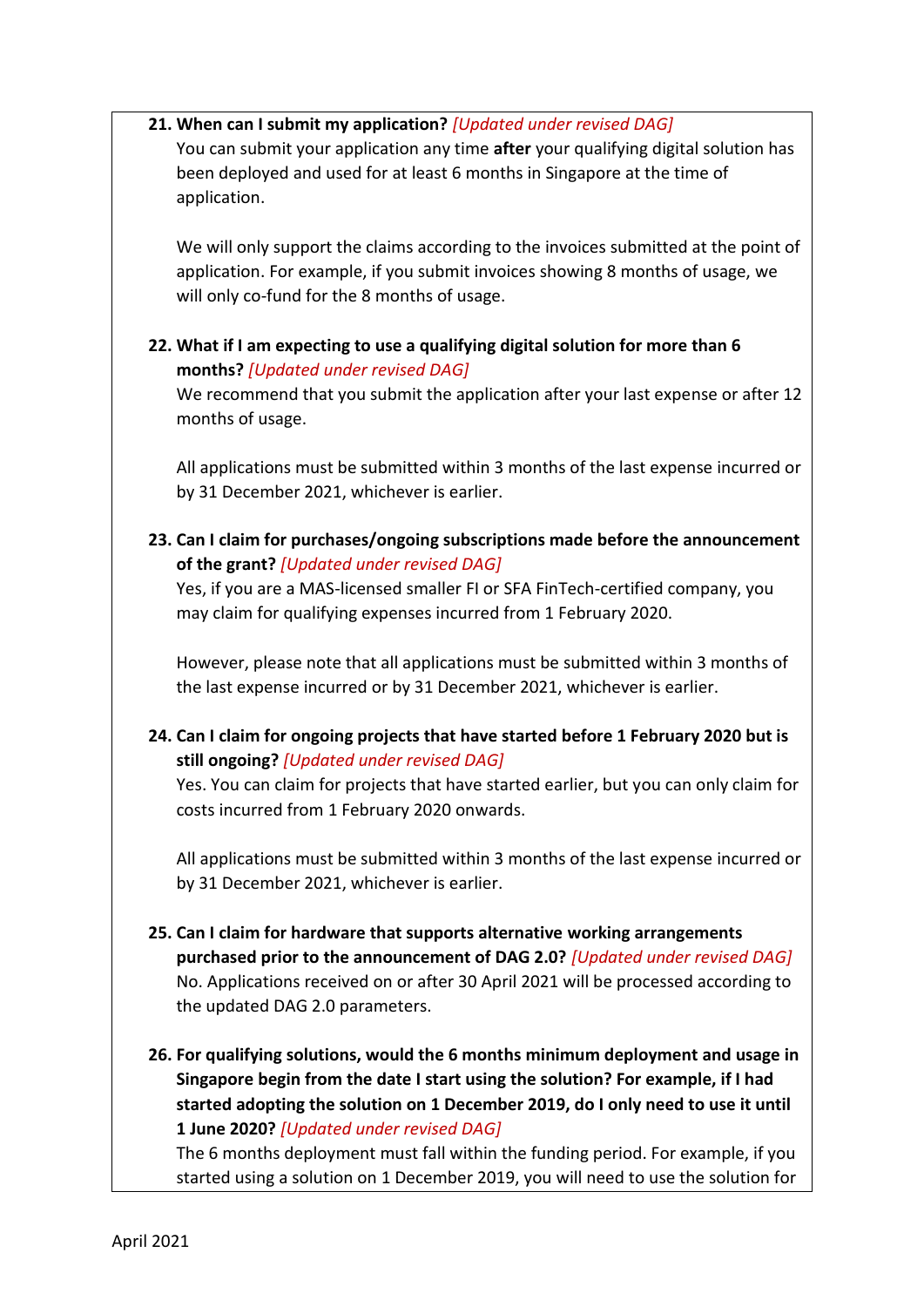at least 6 months from 1 February 2020 i.e. up till 1 August 2020 in order for it to be eligible for DAG.

**27. Can I use DAG to fund my company's in-house/out-sourced product development?**

No. The grant is meant for the adoption of third-party solutions only.

#### **28. Can I submit multiple applications for this grant?**

Yes. You may submit multiple applications as long as the overall quantum of the claims put forth by your company under this grant falls within the cap of S\$120,000 per entity.

**29. Can I submit more applications if my entity has hit the entity cap of S\$120,000 earlier?** *[Updated under revised DAG]*

No. The S\$120,000 grant cap is shared with the previous iteration of DAG.

**30. Can project management fees, cyber security testing fees, IT audit fees and training costs be claimed in addition to the software fees?** *[Updated under revised DAG]*

Yes, these are considered professional services costs. However, these costs need to be tied to the adoption of a digital solution and fall under the Funding Period chosen.

**31. Can we claim for expenses from qualifying solutions provided from an overseas vendor?**

Yes, as long as the solution falls within the eligibility criteria.

#### **Industry Pilot Track**

- **32. I am a solution provider. Can I apply on behalf of the participating FIs?** No. Each participating FI must submit their own application as the KPIs are tied to the FI.
- **33. Can an industry association apply on behalf of the participating FIs?** No. Each participating FI must submit their own application as the KPIs are tied to the FI. However, if there is intention to roll out this solution to the entire industry, industry association may want to apply for the [FSTI Industry-wide Projects grant](https://www.mas.gov.sg/schemes-and-initiatives/fsti-scheme) instead.
- **34. Will the reimbursement for the Industry Pilot be right after deployment or only 1 year after the solution has been used?**

The funds will be disbursed only after the KPIs for the pilot have been met.